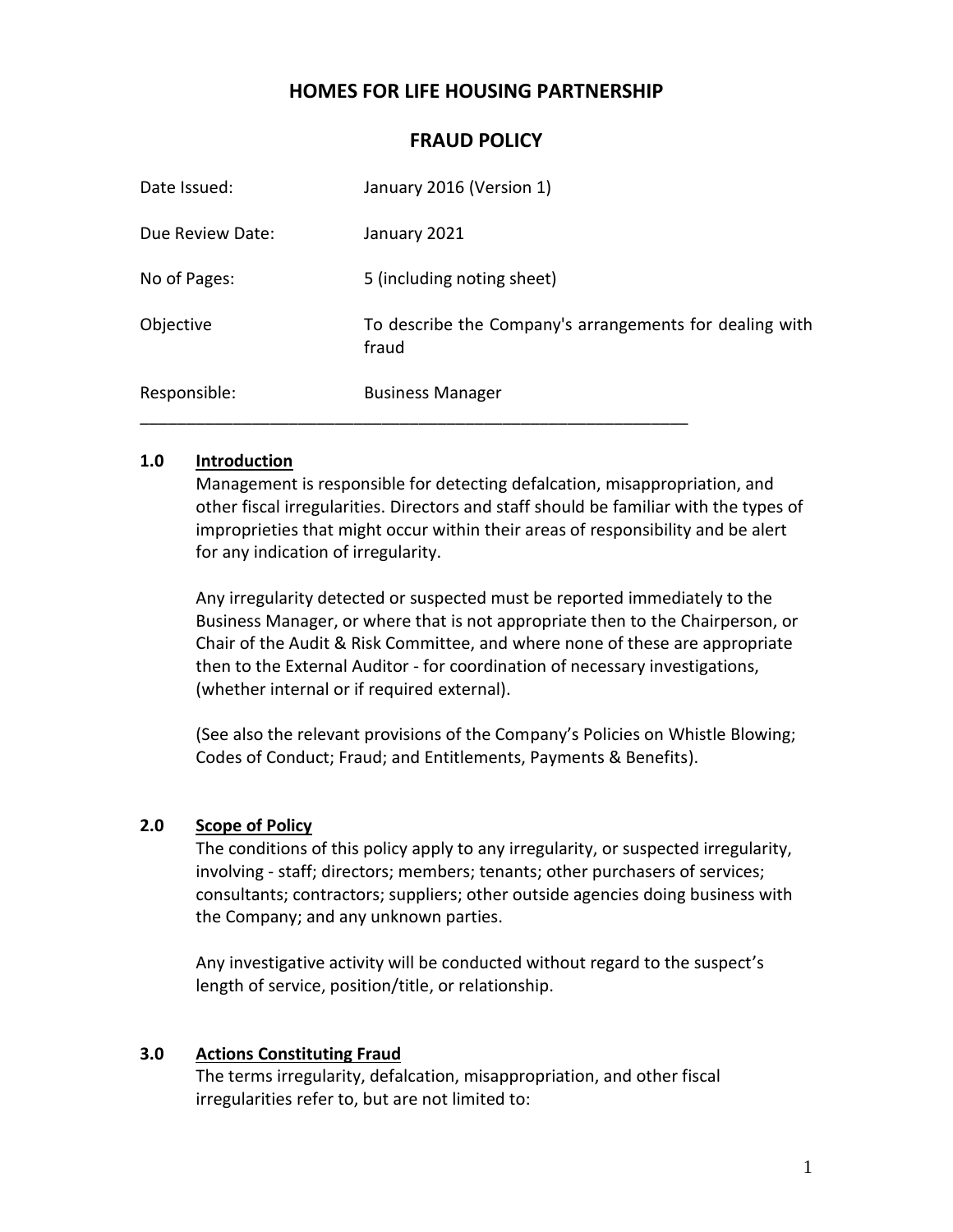- Any dishonest or fraudulent act ;
- Forgery or alteration of any document or account;
- Forgery or alteration of a check, bank draft, or any other financial document;
- Misappropriation of funds, securities, supplies, or other assets;
- Impropriety in the handling or reporting of money or financial transactions;
- Profiteering as a result of insider knowledge of the Company and its operations, including but not restricted to private and confidential financial or contractual information and activity - whether current , previous , or contemplated;
- Disclosing to other persons private and confidential information on the Company and its operations, including but not restricted to financial or contractual information and activity - whether current, previous, or contemplated;
- Accepting or seeking anything of [material] value from individuals or organisations providing or seeking to provide services or materials to the company. (The exception will be gifts and hospitality of de-minimus value, as outlined under the Company's Entitlements, Payments & Benefits Policy and Codes of Conduct).
- Destruction or disappearance of records, furniture, fixtures, or equipment

## **4.0 Non-Fraud Irregularities**

Identification or allegations of personal improprieties or irregularities whether moral, ethical, or behavioural, should be resolved under the relevant Disciplinary Procedures for staff or the Policy on Breaches of Code of Conduct for directors. If you require any guidance on whether an action constitutes fraud you should contact the Business Manager, Chair, Chair of Audit & Risk Committee, or External Auditor as appropriate?

### **5.0 Investigation & Action**

If an investigation reveals that fraudulent activities have occurred, this will be reported in the first instance, as appropriate, to the Office Bearers outlined above, or External Auditor, but will be considered by the Audit & Risk Committee and reported to the Board of Directors.

Where circumstances require due to the committee cycle and the seriousness of the issue, then reporting may be direct to the Board of Directors.

Decisions to prosecute or turn matters over to appropriate law enforcement and/or regulatory agencies for independent investigation, or to subsequently terminate any action will be made by the Board, and must be informed by advice from the Company's solicitors and Business Manager (except where subject to such investigation).

Approaches with relevant information from anyone who suspects dishonest or fraudulent activity will be treated on a confidential basis. Individuals should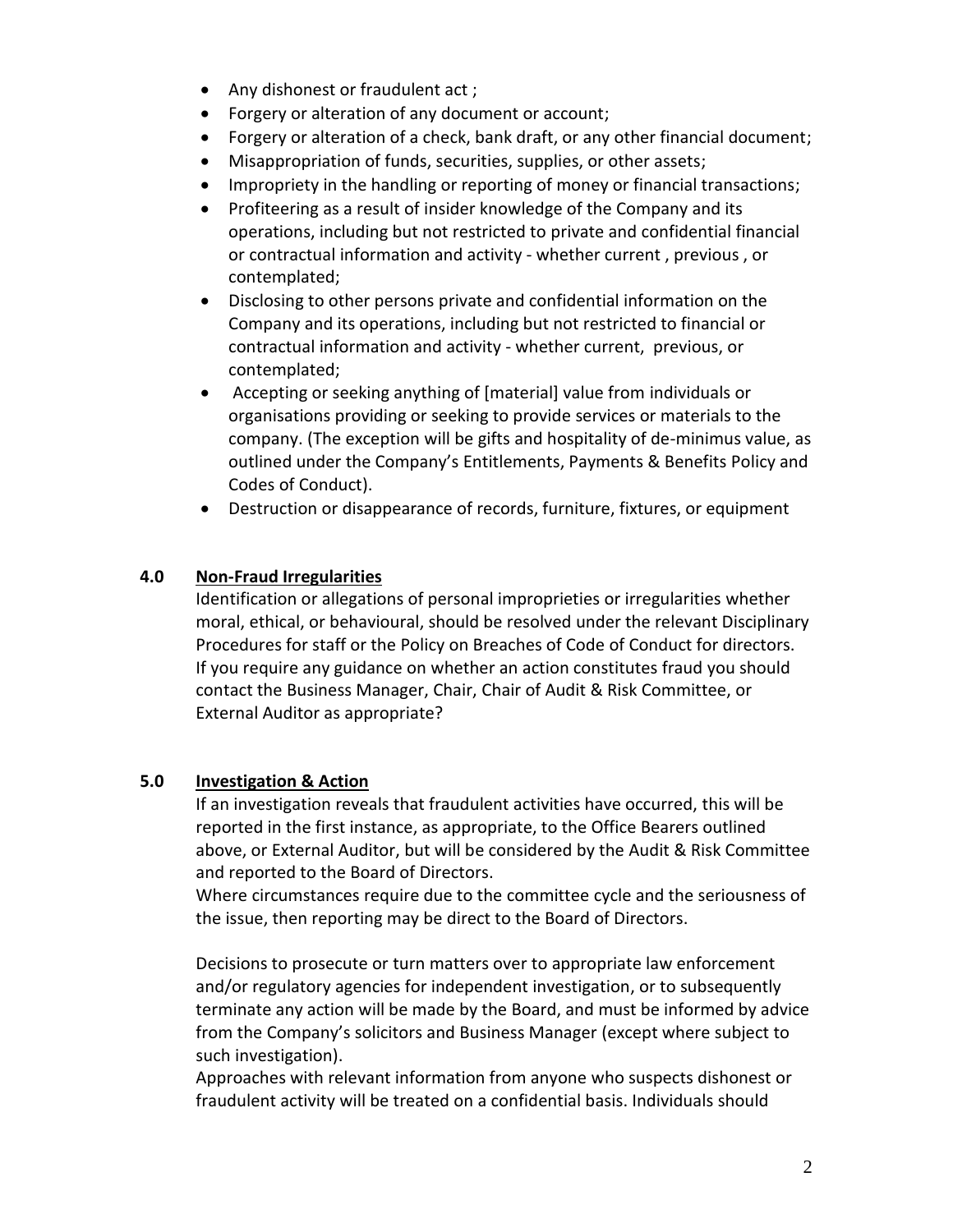immediately contact the Business Manager, Chairperson, Chair of the Audit & Risk Committee, or External Auditor as appropriate, and should not attempt personally to conduct investigations or interviews/interrogations related to suspected frauds (see Reporting Procedure section below).

Except for legal enforcement or notification required under statutory regulation, the results of investigations will not be disclosed or discussed with anyone other than those persons associated with the Company, or with relevant legal enforcement or statutory regulation and who have a legitimate need to know in order to perform their duties and responsibilities. This is important in order to avoid damaging the reputations of persons suspected, but subsequently found innocent of wrongful conduct, and to protect the Company from legal action.

### **6.0 Authorization**

In those instances in which the Business Manager, Chair, Chair of Audit & Risk Committee, or External Auditor (as appropriate) believes it to be in the necessary for implementation of this policy, they will have the authority and duty, after appropriate consultation, to:

- Take control of, and/or gain full access to, all company premises, whether owner or rented:
- Examine, copy, and/or remove all or any portion of the contents of files, desks, cabinets, other storage facilities and equipment, including any Information Technology equipment, without prior knowledge or consent of any individual who may use or have custody of any such items or facilities.

# **7.0 Reporting Procedure**

Great care must be taken in the investigation of suspected improprieties or irregularities to avoid mistaken accusations or alerting suspected individuals that an investigation is under way.

All inquiries from suspects and their representatives should be directed to the Business Manager, Chair, Chair of Audit & Risk Committee or External Auditor as appropriate. The proper response to such an inquiry is: "I am not at liberty to discuss this matter." Under no circumstances should any reference be made to specifics of the allegations.

The reporting individual must adhere to the following restrictions:

- The suspect must not be contacted in an effort to determine facts or demand restitution.
- The case, facts, suspicions, or allegations must not be discussed with anyone outside the Company unless specifically asked to do so by the Company's